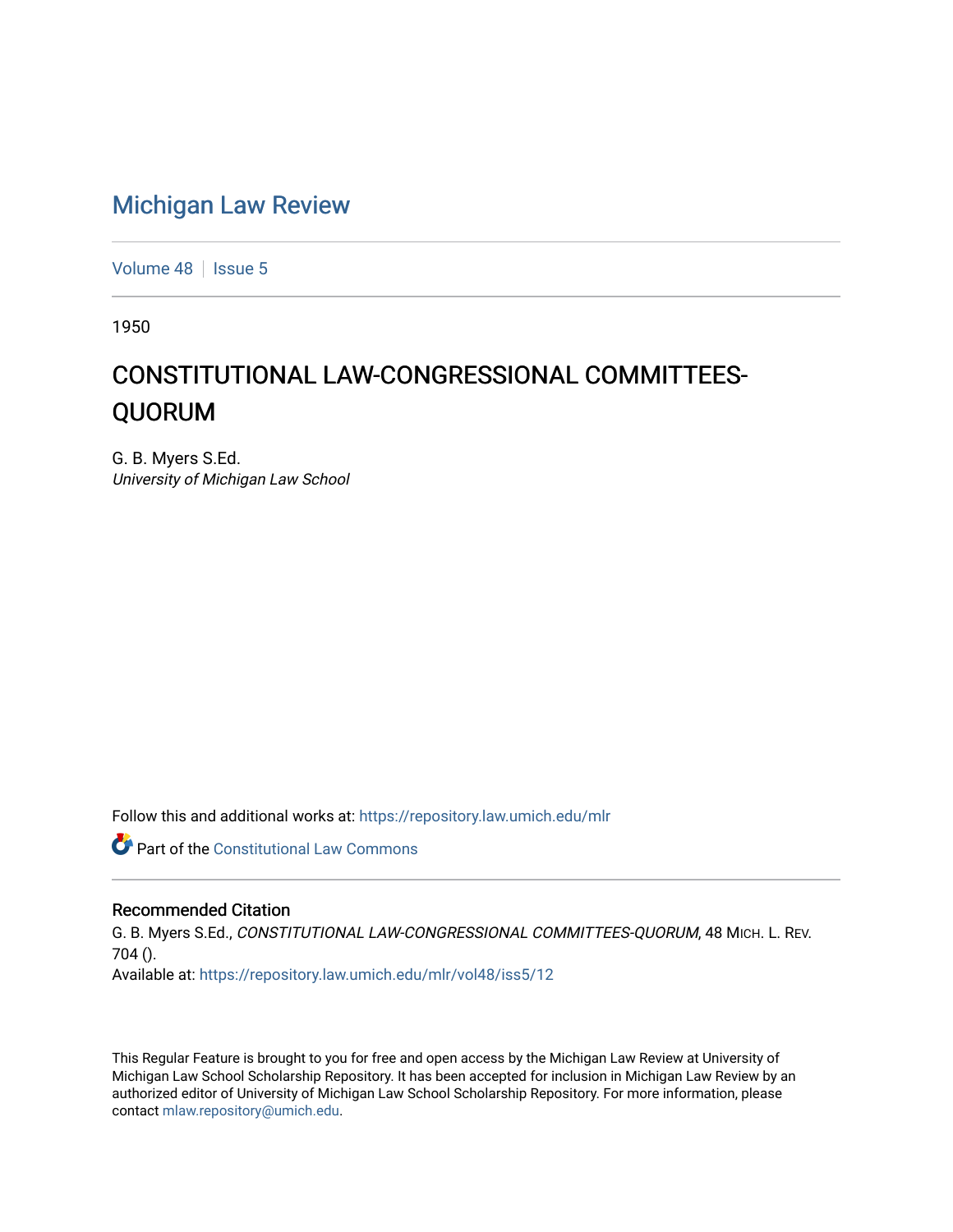CONSTITUTIONAL LAW-CONGRESSIONAL COMMITTEES-QUORUM-Petitioner, having testified falsely before a committee of the House of Representatives, was convicted of perjury. On trial, petitioner contested the competency of the com $mittee<sup>1</sup>$  maintaining that a quorum must actually be present when the testimony is given. Evidence was offered tending to show that though there was a record quorum at the beginning of the meeting in question, this quorum was not maintained at the time petitioner testified.<sup>2</sup> The trial court agreed that presence of a quorum was essential, but charged, in effect, that this requirement is satisfied by a showing of a record quorum at the outset together with the fact that the point of "no quorum" was not raised. Petitioner appealed alleging error in the instruction, and the Court of Appeals for the District of Columbia affirmed. 8 On certiorari to the United States Supreme Court, *held,* reversed. Evidence of absence of a quorum in a committee of the House of Representatives is not overcome by a presumption that a quorum once established continues. Chief Justice Vinson and Justices Jackson, Reed and Burton dissented. *Christoffel v. United. States,*  338 U.S. 84, 69 S.Ct. 1447 (1949).

The power to determine its rules of procedure, together with rules for its committees, resides in each of the respective houses of Congress.<sup>4</sup> The rather narrow question of the principal case-what is the rule of quorum in a committee of the House-would· not seem to warrant the amount of discussion aroused by this decision. That a quorum must be present before a legislative body is competent to act, is a cardinal rule of parliamentary law.<sup>5</sup> The absence of a quorum, when attention is drawn to that fact, terminates the power to transact business. 6 There

<sup>1</sup> Every person who, having taken an oath or affirmation before a competent tribunal.  $\ldots$ " D. C. Code (1940) tit. 22, §2501.

<sup>2</sup>Neither petitioner, nor any member of the committee raised the point of "no quorum" during the hearing. Principal case at 88 and 91.

s (App. D.C. 1948) 171 F. (2d) 1004.

4 U.S. CoNsT., Art. I, §5: "Each House may determine the Rules of its Proceedings .••• " See also United States v. Smith, 286 **U.S.** 6, 52 S.Ct. 475 (1932); United States v. Ballin, 144 U.S. 1, 12 S.Ct. 507 (1892).

5 JEFFERSON'S MANUAL OF PARLIAMENTARY PRACTICE §VI (1840) made applicable to House proceedings by the authority of Rule XI(2)(f) and Rule XLIII, 80th Cong., H. Doc. 769, 79th Cong., 2d sess., §§738, 938 (1947). See generally Luce, LegisLATIve Pro-CEDURE, c. II (1922).

6 Ibid.